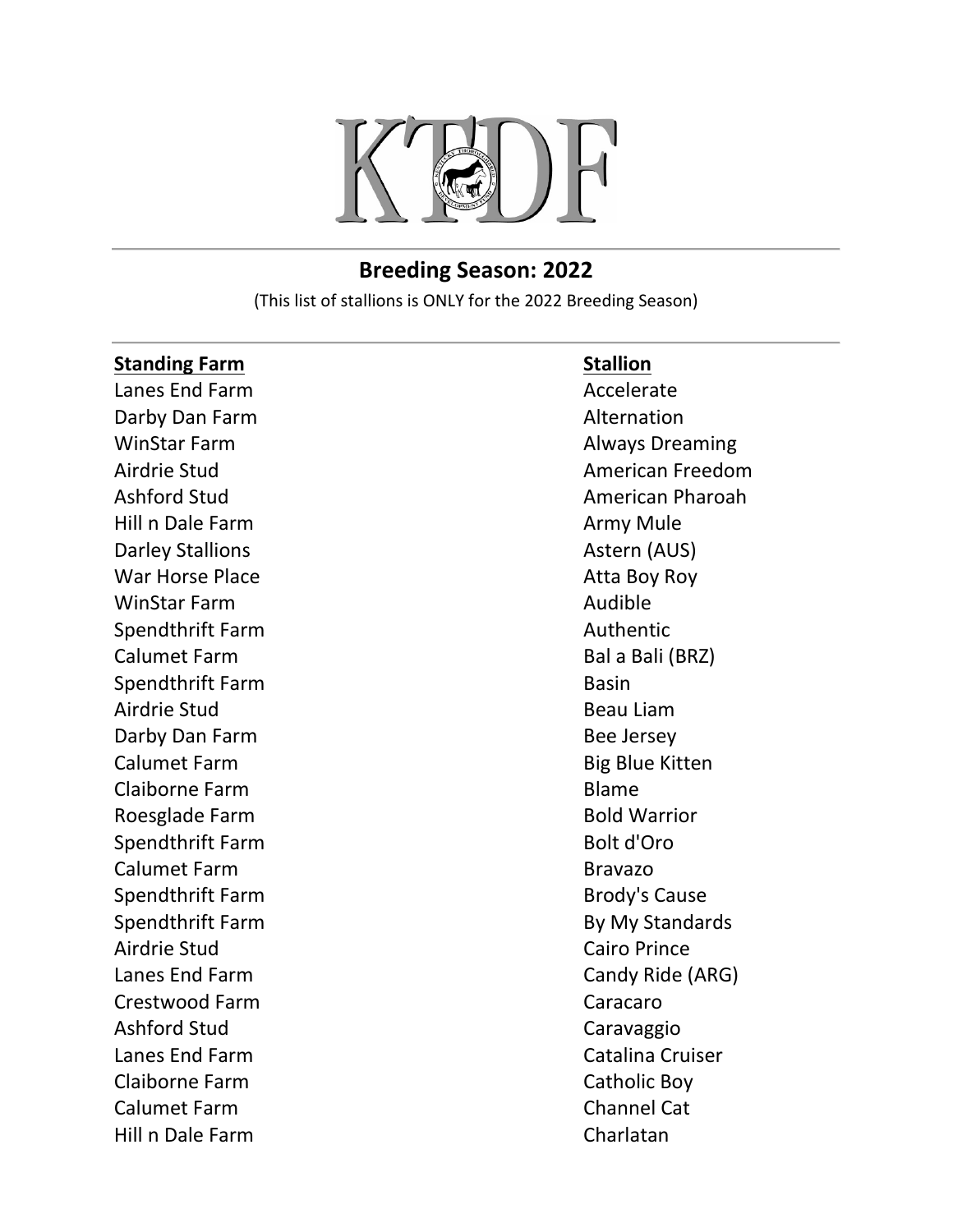Sandringham Farm **Cigar** Street Lanes End Farm City of Light Ashford Stud
and Classic Empire Spendthrift Farm **Cloud Computing** Spendthrift Farm Coal Front Lanes End Farm Code of Honor Airdrie Stud Collected Airdrie Stud Complexity Lanes End Farm Connect WinStar Farm Constitution Darby Dan Farm Copper Bullet Walmac Farm **Core Beliefs** Darby Dan Farm Country House Airdrie Stud Creative Cause Spendthrift Farm Cross Traffic Ashford Stud Cupid Cupid Cupid Cupid Cupid Cupid Cupid Cupid Cupid Cupid Cupid Cupid Cupid Cupid Cupid Cupid Cupid Cupid Cupid Cupid Cupid Cupid Cupid Cupid Cupid Cupid Cupid Cupid Cupid Cupid Cupid Cupid Cupid Cupid Cupid Hill n Dale Farm Curlin Lanes End Farm **Date Communist End Farm** Daredevil Claiborne Farm **Demarchelier** (GB) Darby Dan Farm **Dialed In** Airdrie Stud Divisidero Darby Dan Farm **Dolphus** Walmac Farm **Eastwood** Ashford Stud **Echo Town** Wayne French **Egyptian Warrior** Egyptian Warrior Cherry Orchard Stud **Encryption** Darley Stallions **Enticed** Darley Stallions **Example 20** and the Essential Quality Crestwood Farm **Firing Line** Claiborne Farm **First Samurai First Samurai First Samurai** Darby Dan Farm Flameaway Claiborne Farm **Flatter Flatter** Spendthrift Farm Free Drop Billy Darley Stallions **From Executive Stallions** Three Chimneys Farm Funtastic Lanes End Farm Game Winner Crestwood Farm Get Stormy Hill n Dale Farm Ghostzapper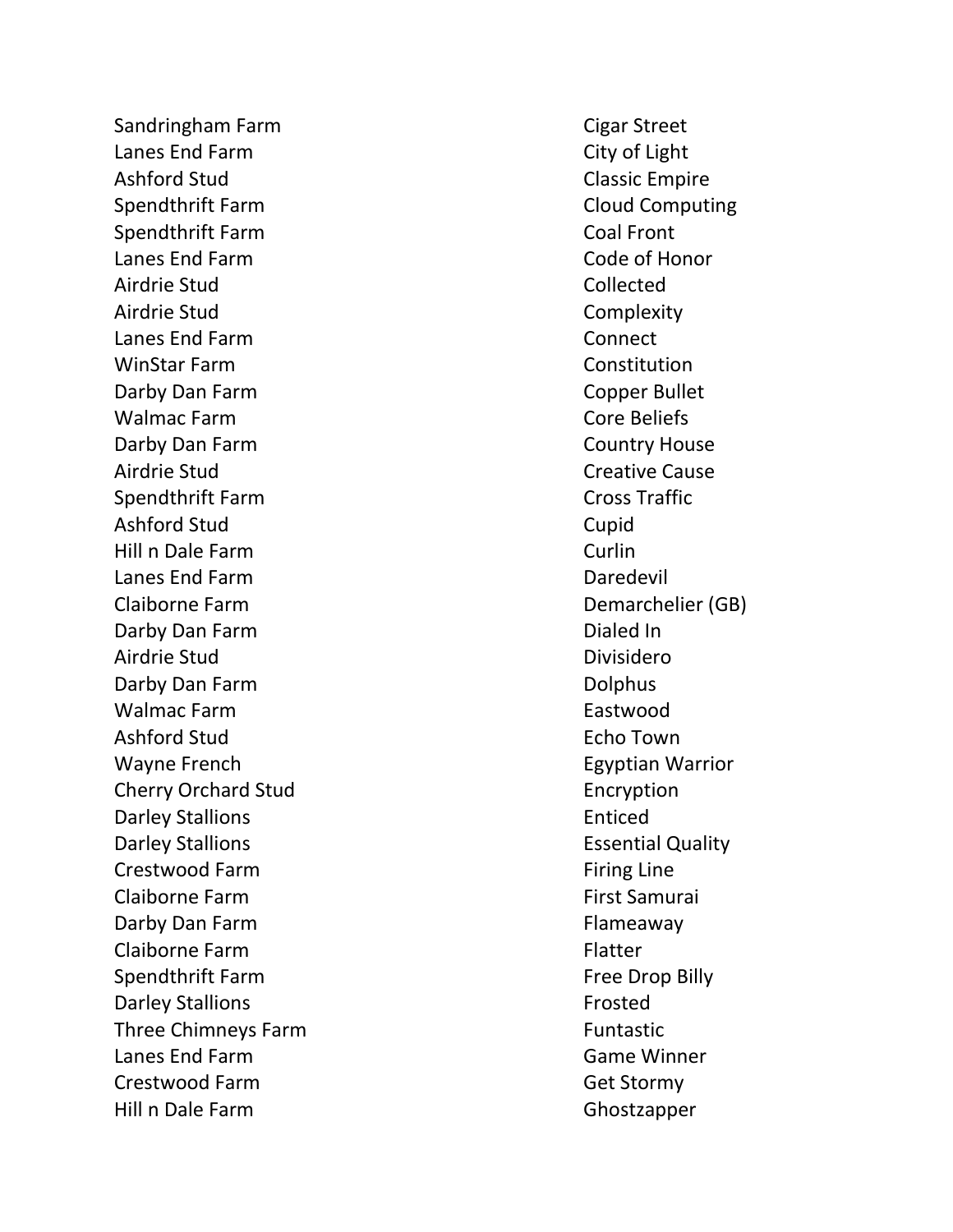Lanes End Farm Gift Box Castleton Lyons Gio Ponti WinStar Farm Global Campaign Spendthrift Farm Goldencents Hill n Dale Farm Good Magic WinStar Farm Good Samaritan Spendthrift Farm Gormley Three Chimneys Farm Gun Runner Darley Stallions **Hard Spun** Crestwood Farm **Heart to Heart to Heart** Calumet Farm **Hence** Locust Grove **Highball** Darby Dan Farm **Higher Power** Calumet Farm **Hightail** Spendthrift Farm **Hit It a Bomb** Buck Pond Farm **Hog Creek Hustle** Lanes End Farm **Honor A. P.** Lanes End Farm **Honor Code** Ward Farm **Hootenanny** WinStar Farm **Improbable** WinStar Farm **Independence Hall** Taylor Made Stallions **Instagrand** Taylor Made Stallions **Institute Institute Regard** Spendthrift Farm **Into Mischief** Ward Farm **Iqbaal** Chesapeake Farm **Irish Surf** Irish Surf Crestwood Farm Jack Milton Spendthrift Farm Jimmy Creed Ashford Stud Justify Hill n Dale Farm Kantharos Gainesway Karakontie (JPN) Calumet Farm **Keen Ice** Hill n Dale Farm Kitten's Joy Taylor Made Stallions **Knicks** Go Spendthrift Farm **Known Agenda** Claiborne Farm Lea Darby Dan Farm Leofric Lanes End Farm Lexitonian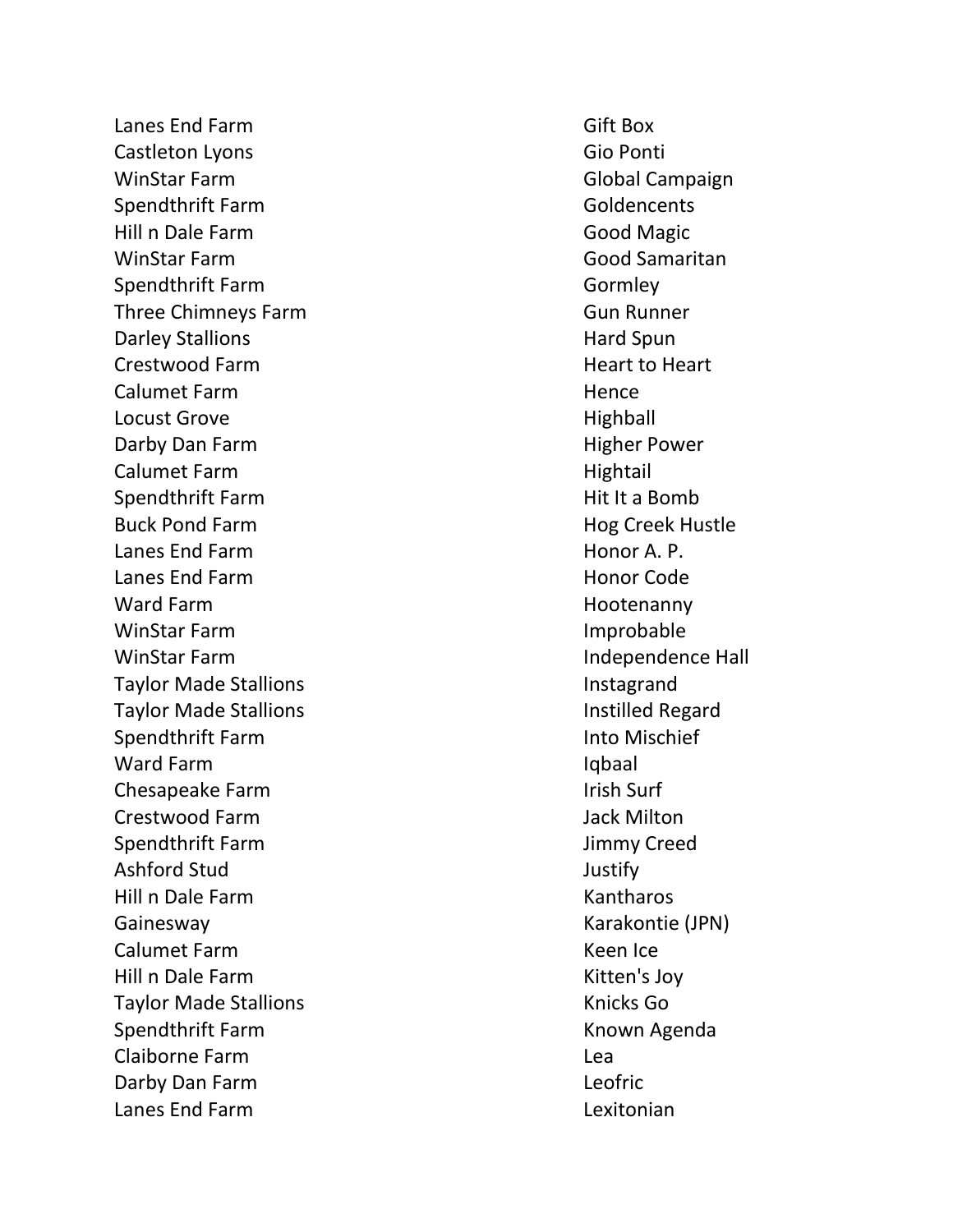Lanes End Farm Liam's Map Axmaker Thoroughbreds **Linchpin** Ashford Stud **Lookin At Lucky** Hill n Dale Farm Lost Treasure (IRE) Hill n Dale Farm **Maclean's Music** Music Claiborne Farm Mastery Darley Stallions **Maxfield** Ashford Stud **Maximum Security** Spendthrift Farm Maximus Mischief Airdrie Stud McCraken Gainesway **McKinzie** McKinzie Darley Stallions **Medaglia d'Oro** Ashford Stud Mendelssohn Hill n Dale Farm Midnight Lute Taylor Made Stallions Midnight Storm Darley Stallions Lanes End Farm Mineshaft Spendthrift Farm Mitole Ashford Stud Mo Town Darby Dan Farm Modernist Shadwell Farm Mohaymen Spendthrift Farm Mor Spirit WinStar Farm More Than Ready Calumet Farm Mr. Z Taylor Made Stallions **Mateurs** Mshawish Hill n Dale Farm **Mucho Macho Man** Ashford Stud Munnings Taylor Made Stallions Not This Time Darley Stallions Nyquist Spendthrift Farm Omaha Beach Calumet Farm Optimizer Mill Ridge Farm Oscar Performance WinStar Farm **Outwork** Calumet Farm Oxbow Three Chimneys Farm **Palace Malice** Palace Malice WinStar Farm **Paynter** Paynter Ashford Stud **Practical Joke** Airdrie Stud Preservationist

Midshipman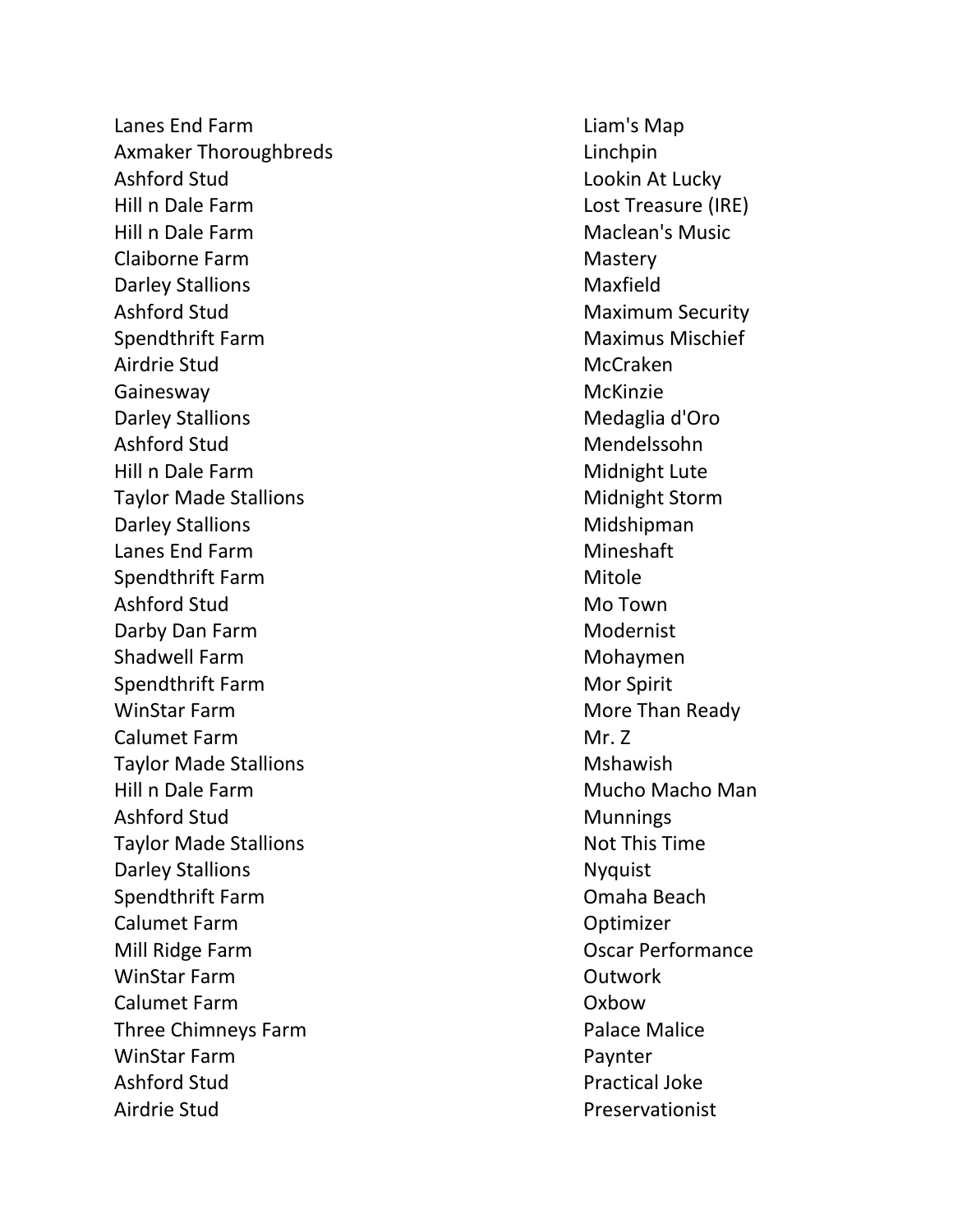WinStar Farm **Promises Fulfilled** Castleton Lyons **Protonico** Lanes End Farm Quality Road Gainesway **Gainesway Raging Bull (FR)** Calumet Farm **Raison d'Etat** Calumet Farm **Ransom the Moon** Calumet Farm Real Solution Spendthrift Farm **Rock Your World** Claiborne Farm **Runhappy** Runhappy Buck Pond Farm Shancelot Three Chimneys Farm Sharp Azteca Claiborne Farm Silver State Buck Pond Farm Skipshot Three Chimneys Farm Sky Mesa WinStar Farm Speightstown Gainesway **Spun to Run** Spun to Run Spun to Run Spun to Run Spun to Run Spun to Run Spun to Run Spun to Run Spun to Run Spun to Run Spun to Run Spun to Run Spun to Run Spun to Run Spun to Run Spun to Run Spun to Run Spun t Darley Stallions **Street Boss** Darley Stallions **Street Sense** Airdrie Stud Summer Front Taylor Made Stallions Tacitus WinStar Farm Take Charge Indy Darby Dan Farm Tale of Ekati Darby Dan Farm Tale of Verve Gainesway Tapit Darby Dan Farm Tapiture Gainesway Tapwrit Spendthrift Farm Temple City Crestwood Farm Texas Red Lanes End Farm The Factor Crestwood Farm The Player Spendthrift Farm Thousand Words Ashford Stud Tiz the Law WinStar Farm Tom's d'Etat Lanes End Farm Tonalist WinStar Farm Tourist Calumet Farm True Timber Lanes End Farm Twirling Candy Ashford Stud Uncle Mo